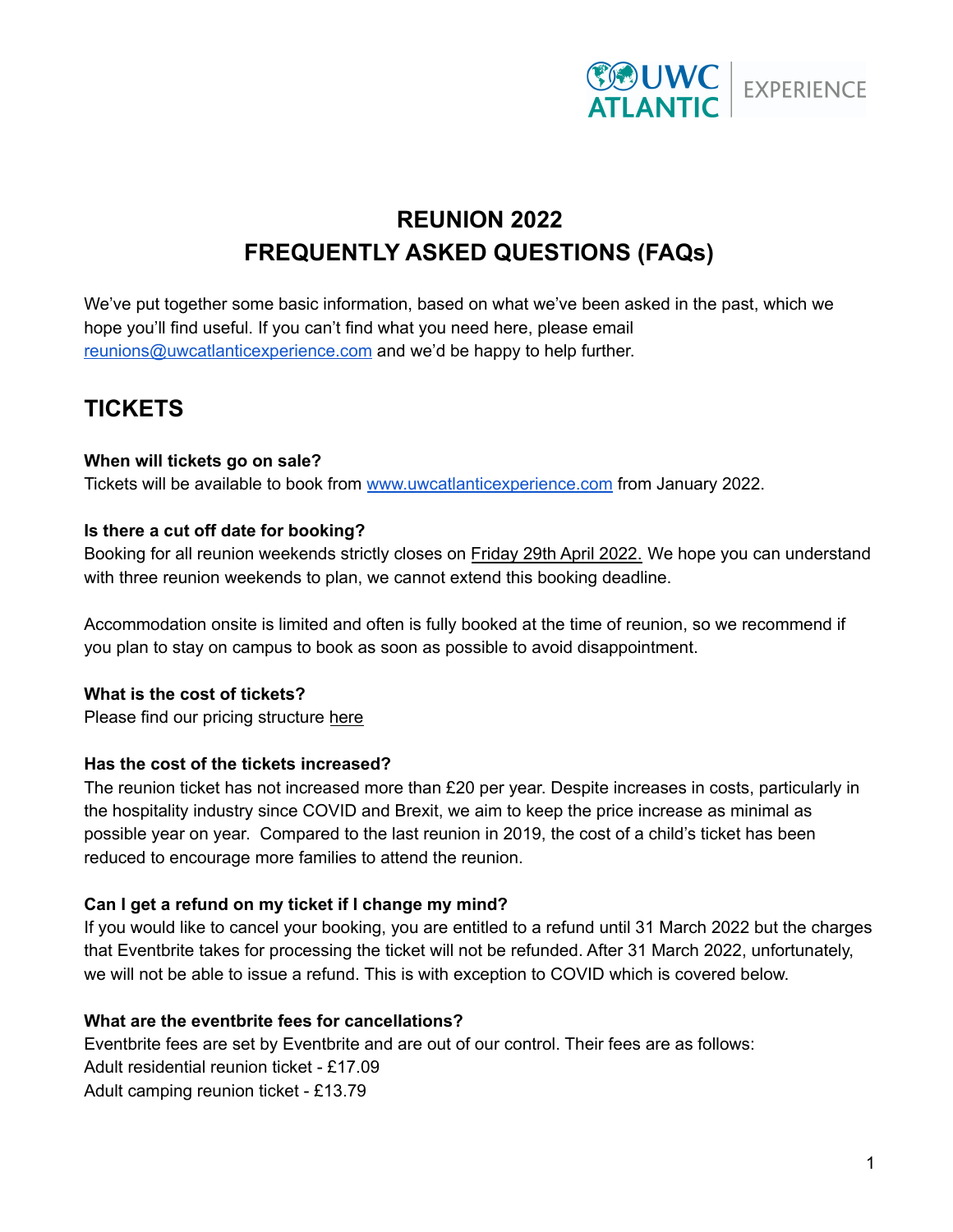

Adult offsite reunion ticket - £10.49 Child residential reunion ticket - £8.51 Child camping reunion ticket - £5.87 Child offsite reunion ticket - £3.89 Gala Dinner ticket - £3.89

## **What types of tickets are available?**

Tickets are essentially broken down into the following categories:

- Reunion weekend ticket including accommodation *Includes meals (excluding Gala Dinner), activities and bed in shared dorm*
- Reunion weekend ticket including camping onsite *Includes meals (excluding Gala Dinner), activities and a camping pitch - no camping equipment is provided*
- Reunion weekend ticket staying offsite *Includes lunch and dinner meals (excluding Gala Dinner) and activities. No accommodation included*

Tickets for the above categories are further broken down as:

- Adult (ages 18+)
- Child (ages 3-17 years old)
- Infant (0-2 years old)

If you wish to attend the reunion Gala Dinner and Dance on Saturday this will be an additional cost that you will need to purchase when you make your ticket booking. If you do not wish to attend the reunion dinner and party, then there will still be dinner available for those that don't attend this.

### **Why do I need to book the Gala Dinner as an additional ticket?**

Throughout the earlier years, the Gala Dinner was likely included as standard as the reunions were much smaller due to less year groups celebrating their decade reunion. The cost of the Gala Dinner was always included as part of the reunion ticket, which also didn't allow for flexibility for those not wanting to attend the dinner.

By adding the Gala Dinner as an option to book, this allows more flexibility in choosing whether to attend the dinner, and fits within our maximum capacity to cater for a Gala Dinner.

#### **Can I attend the Gala Dinner without booking a reunion weekend ticket?**

No, to attend the Gala Dinner you must book this alongside the reunion weekend ticket as there is a maximum capacity that we can accommodate for the Gala Dinner. If you purchase a Gala Dinner ticket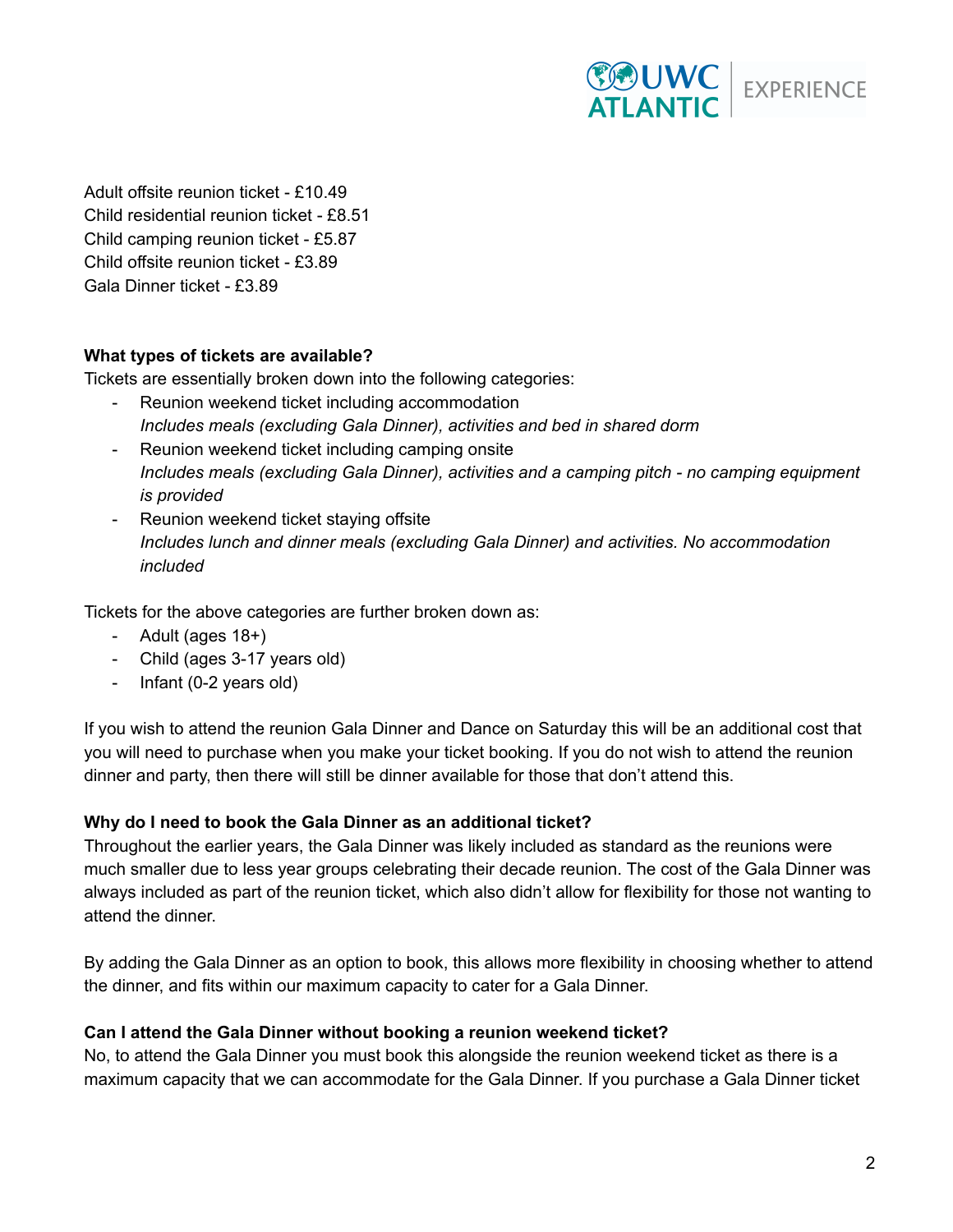

without the reunion weekend ticket, the transaction will be automatically refunded minus the eventbrite fee.

### **Do the reunions make a profit?**

Yes. The reunions are a much needed fundraising opportunity for the College and money fundraised goes directly towards supporting capital projects and future scholarships. After costs, any profit from the Gala Dinner ticket will go towards future scholarships.

#### **Why are there no reunions for 5 years, 15 years, 25 years etc. this year?**

The decision to not have 5th-year reunions was made by the Philanthropy, Engagement and Partnerships team some years ago. Given relatively low attendance levels at these reunions, we could not justify the required investment in terms of finances, time and human resources. However, with exception to 2022 - due to availability, if alumni would like to arrange their own scaled down reunions, hiring our dorms and booking a dinner, then as long as we have availability we would be happy to accommodate those in direct collaboration with the relevant cohort. Please [contact](mailto:magda.joshi@uwcatlantic.org) Magda Joshi, Events and Alumni [Engagement](mailto:magda.joshi@uwcatlantic.org) Manager, to discuss further.

#### **Can alumni from other years attend the reunions?**

As long as they are a guest of other alumni, then that's perfectly fine. However, due to capacity limitations, regrettably we cannot allow alumni attendance without being a guest, as this reduces availability for those who are celebrating their actual anniversary which isn't fair.

#### **What is the provision for alumni from other years to come onto campus in the summer 2022?**

We will be hosting a range of open days throughout the summer - which mostly fall on a Sunday. Anyone is welcome to attend these. They are often launched around May time. You can find out more [here](https://www.uwcatlanticexperience.com/event/).

## Are there any plans to allow alumni who are unable to travel to the College this summer to join a **part of the celebrations remotely?**

Yes, the 11am Saturday presentation by UWC Atlantic Principal, Naheed Bardai, and members of the Leadership Team will be live-streamed.

## **COVID**

#### **What if the event is cancelled due to COVID?**

If we need to cancel the event due to Welsh Government COVID regulations, we will issue a full refund in GBP via Eventbrite including the administration fee. Please note, due to exchange rate fluctuations,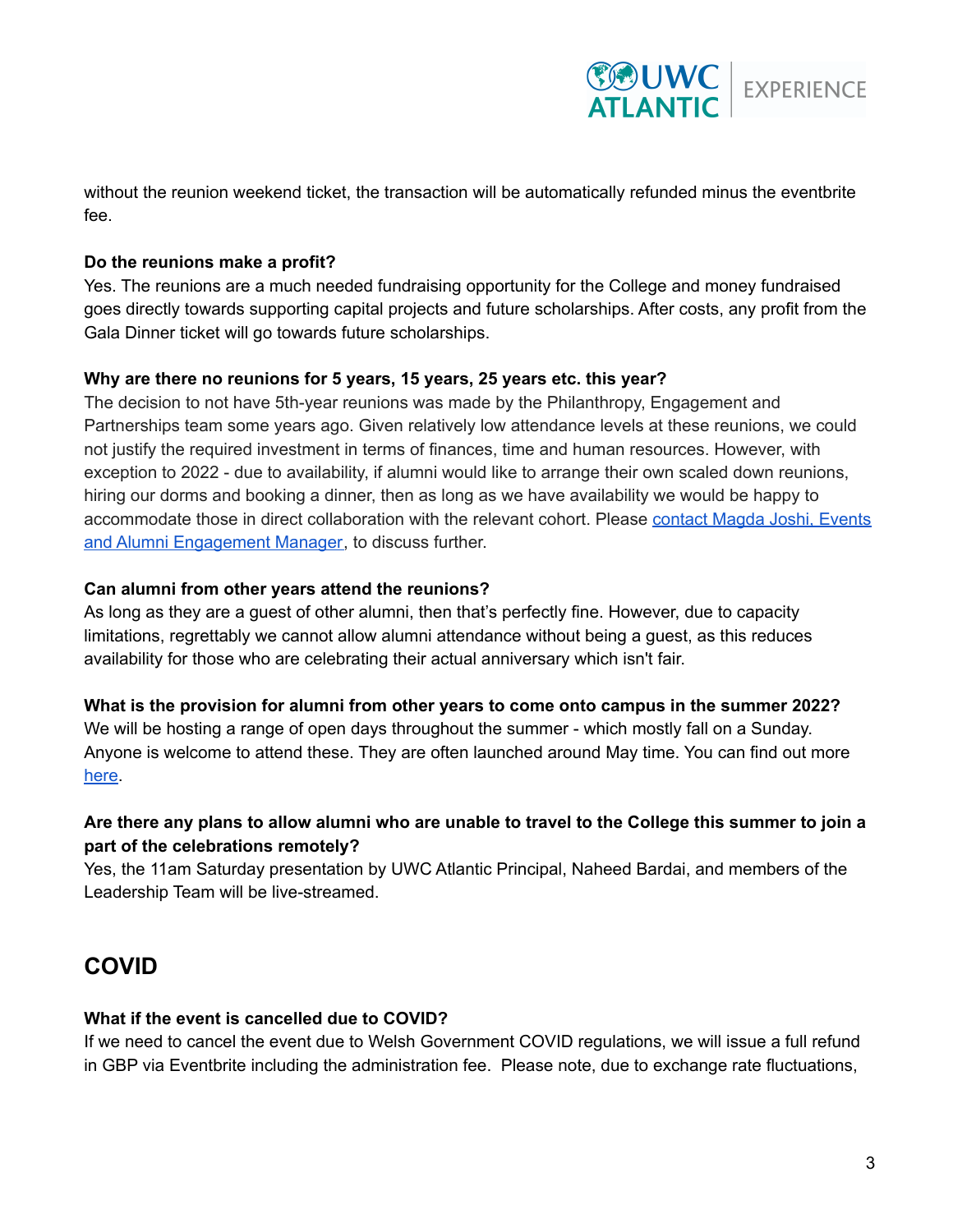

this may be a different amount to what you had paid. UWC Atlantic cannot compensate for variations due to exchange rates.

## **What if I cannot attend due to COVID imposed flight/travel restrictions?**

If you need to cancel due to travel restrictions, we can offer a full refund of the fees paid to us if cancelled before 31st March 2022 - this is minus the Eventbrite administration fee.

For cancellations after this time due to travel restrictions, we cannot offer refunds unless we are able to resell your ticket. Therefore, we highly recommend you have adequate travel insurance to cover this circumstance.

#### **What if I cannot attend due to testing positive for COVID?**

If you test positive for COVID you must not attend the reunion weekend. Other guests booked who are in close contact with you (i.e live with you), will be determined whether they can attend by the Welsh Government regulations at the time. Please note you will not be refunded if you cannot attend (if you notified us after 31st March 2022), therefore we recommend you have adequate travel insurance to cover you in this instance.

#### **Will I be tested on arrival?**

We will follow the current guidelines from the Welsh Government at the time. If there is a legal requirement to test on arrival for the event then this will be covered by the College. In the event that you are required to provide a test result for any other reason (e.g. for travel) this will need to be covered by the individual.

## **Can you provide PCR or Lateral Flow testing for return flights home, if required?**

No. You are required to arrange all flight/travel testing yourself which can be arranged at most airports.

## **ACCOMMODATION**

#### **How are bedrooms allocated?**

When you book, we will allocate you a bed in a shared dormitory (most of which are 4 to a room). You will be allocated a bed in a dorm of the same graduating class, however if capacities do not allow, you may be in a dorm or house with other class years.

#### **Can I choose who to share a dorm with?**

If you would like to share with others, you **MUST** book together via Eventbrite. We cannot accept requests for shared rooms.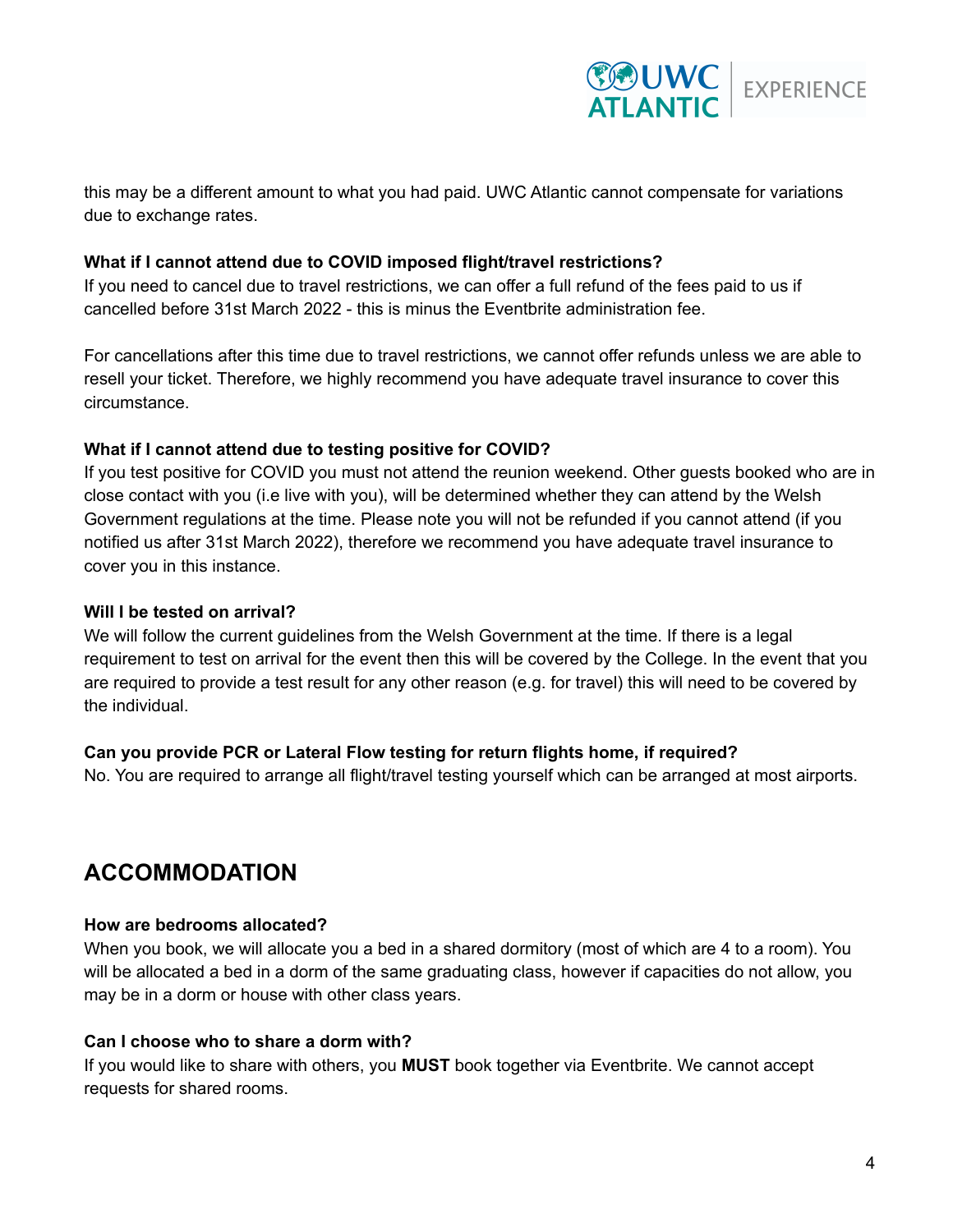

For bookings of 3 or less this is not a private room, you will likely still have others allocated to your room to fill the remaining beds.

### **Are dorms mixed genders?**

Primarily, we allocate floors to different genders. On the Eventbrite booking form, you will be asked if you are happy to share with someone of the opposite gender. If so, you may be allocated a room with others who are happy to share with other genders.

Regardless of whether your dorm is mixed gender, please only use the shower/bathroom facilities that are assigned to your gender. This may be on a different floor to your dorm.

## **Can I book a private dorm?**

Unfortunately, due to the high demand of people wanting to stay on campus to experience the weekend to its full potential, we cannot book our private dorms that leave beds unoccupied. If you are a party of 4 people wanting to stay together, then this will be possible (subject to availability) if you book all guests on one Eventbrite booking.

#### **Will I be able to stay in my old dormitory or house?**

Houses are allocated by year group or for families. As such, it is highly unlikely that you will be in the same dormitory as when you lived at UWC Atlantic.

## **Do families stay in a different house?**

Yes. Anyone who books a child or infant ticket will automatically be allocated a dorm in the 'Family House'. Dorms in the family house are not shared with other families.

## **How many people can the family dorms accommodate?**

Family dorms have 3-4 beds and space for a travel cot. If your family is larger than 4, you will be split between two dorms. To do this, you are required to have 1 adult in each room (i.e for a family of 2 adults and 3 children, 1 adult and 2 children will be allocated the one room and 1 adult and 1 child in the other). If this does not work for your family numbers, we suggest booking accommodation offsite as our facilities are limited.

## **Can my children stay in the family dormitories and I stay with my year group?**

This will not be possible. If you are attending the reunion with your children of 17 years and under, you will need to share a room with them in one of the family houses.

## **My children are 18 years and above, will I be in the Family House?**

No - if all your children are aged 18 plus, you must book them an adult ticket and you will therefore be allocated beds in the main houses. If you wish to stay together in a dorm, please ensure you book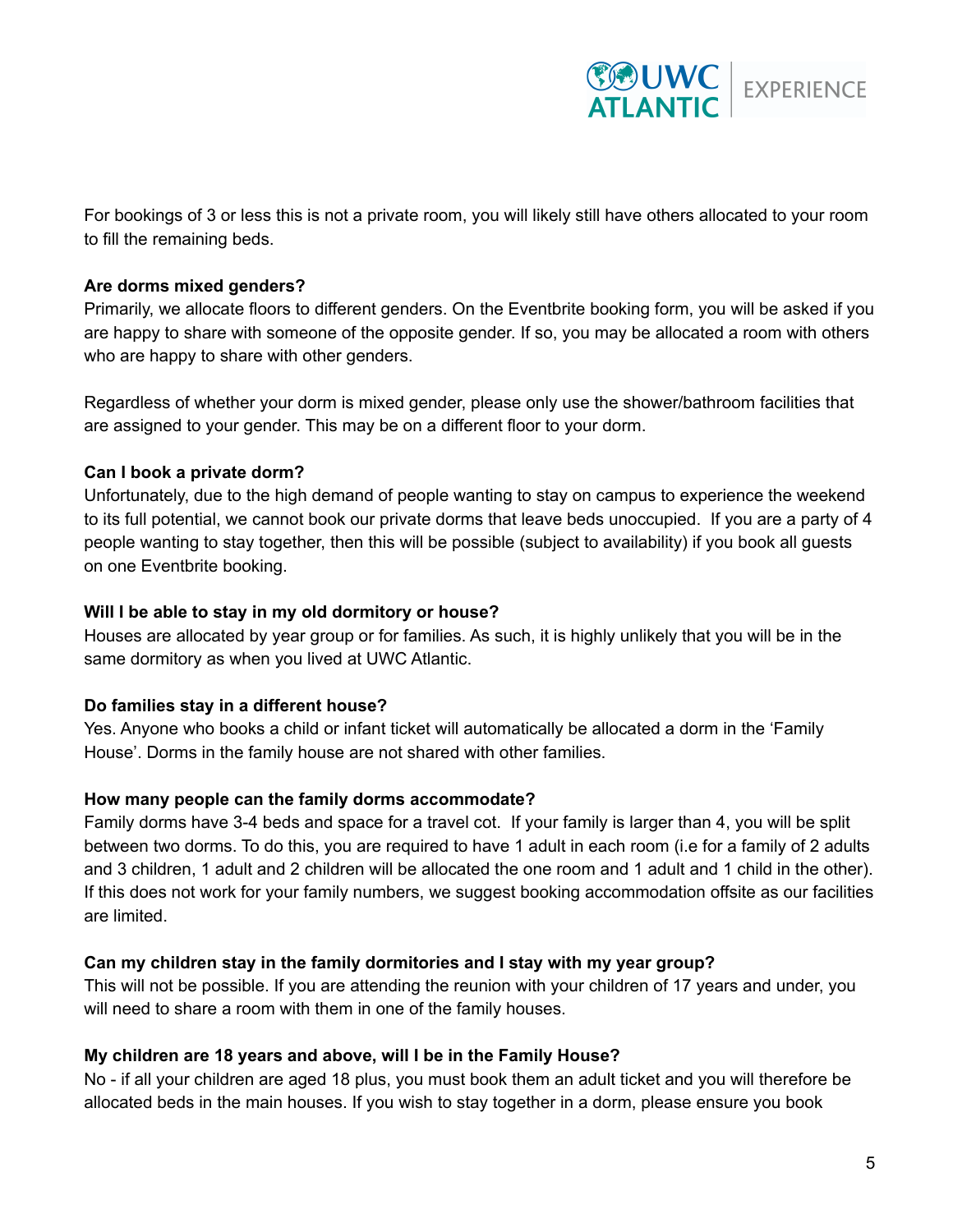

together on one Eventbrite order. Please note if you are a party of 3 or less, you will likely have another guest allocated to your room.

## **Do you provide a travel cot?**

No. We cannot provide a travel cot. Please ensure you bring your own.

#### **Are bed linen and towels provided?**

Bed linen is provided but towels and toiletries are not.

#### **What is included if I book the camping ticket?**

Pitch your **own** tent and sleep under the stars on campus! The camping ticket allows you to bring your own camping tent and equipment to camp on our grounds and use our shower and toilet facilities nearby. Please note there is no access to power.

#### **What is included if I book the caravan ticket?**

We will offer an allocated place for caravans to park. Please note, there is no electric hook up, water connection or waste disposal available. Please ensure you provide estimated dimensions of your caravan/motorhome so that the space we allocate you is large enough.

#### **Do you recommend any off-site accommodation?**

Please find [here](https://drive.google.com/file/d/10cI__KHO7jXt_0DOMT_Di6e6nPdupAYB/view?usp=sharing) a list of accommodation in the Vale of Glamorgan.

## **MOBILITY**

#### **I have a mobility issue, can you accommodate special requests?**

If you have a mobility issue, please make us aware when you make your booking or email [reunions@uwcatlanticexperience.com](mailto:reunions@uwcatlanticexperience.com) and we will do our best to accommodate your request. Whilst we can accommodate many mobility issues, due to the nature of the Castle campus some areas are not accessible to everyone. Guests with wheelchairs, electric scooters, crutches, walkers etc may not be able to stay in or visit all buildings on campus and we apologise for any inconvenience.

## **CHILDCARE**

#### **What levels of childcare are you providing during the weekend?**

We always welcome children to our reunion weekends. There will be a number of child-friendly and outdoor activities on offer for a range of ages on Saturday, but we need to highlight that this is not childcare provision. depending on the activity and the age of your child, you may be required to stay with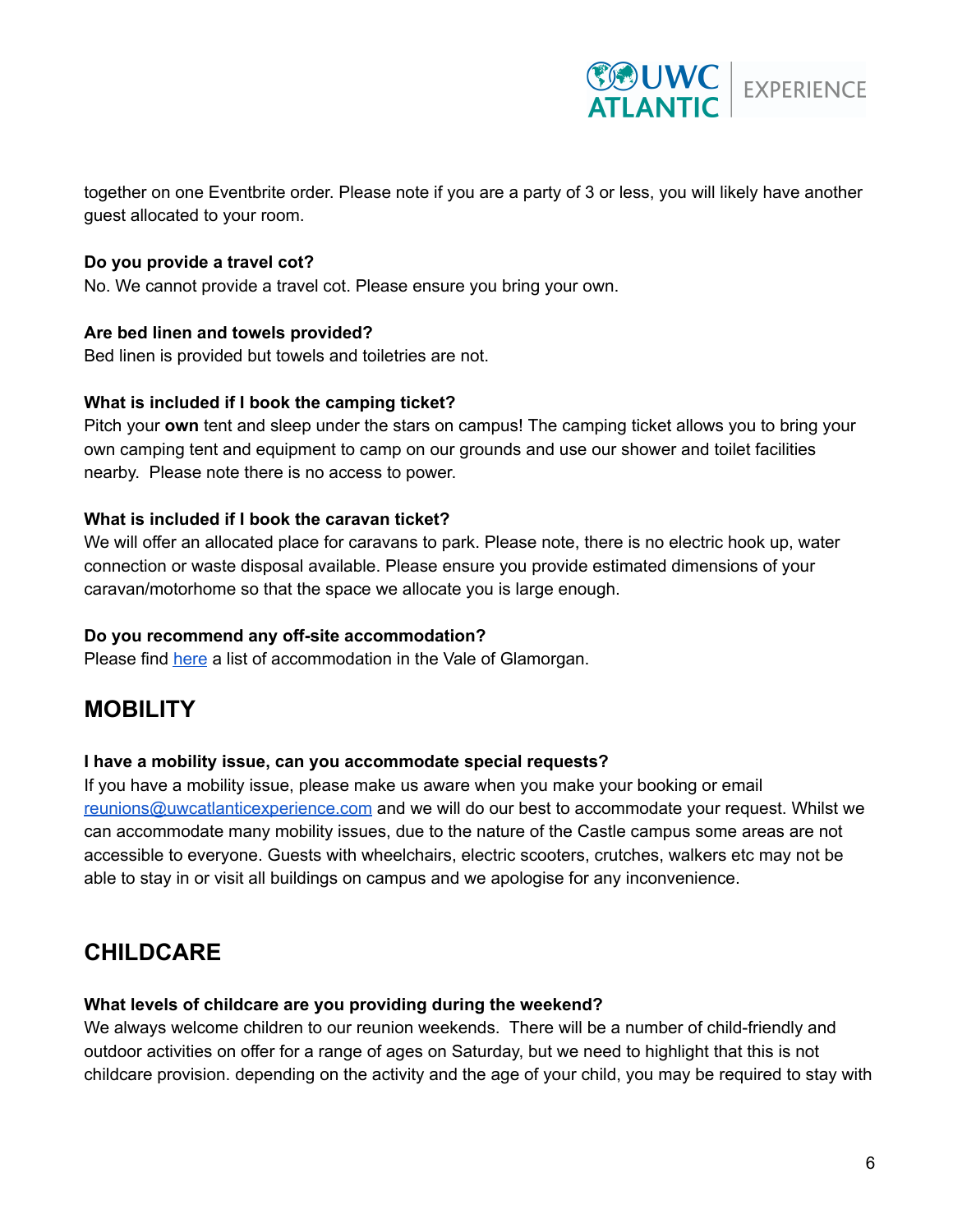

them whilst they are doing this. If the activity allows you to leave your child with the activity organisers, we ask please that you collect your child promptly at the end of each session.

## **Can children/infants attend the reunion dinner?**

Due to capacity limitations, children and infants are not able to attend the Reunion Dinner on Saturday evening unless they are over 18 years of age and hold an adult ticket. This is with the exception of anyone who is breastfeeding who is able to take their infant with them.

## **CATERING**

#### **What catering and refreshments are provided?**

Guests staying onsite (houses and camping) will be provided with all meals during the weekend (excluding the Gala Dinner Dance booked separately). If you do not wish to book the Gala Dinner Dance, dinner will still be provided in the Dining Hall.

Those staying off-site will be provided with lunch and evening meals.

Light refreshments will be available throughout the day and you will have the opportunity to purchase additional snacks and beverages from our bars.

#### **Can you cater for special dietary requirements?**

Please let us know when you book your ticket of any special dietary requirements you have. We can cater for dietary requirements when notified ahead of the reunion weekend.

## **I am bringing my infant, do you have any highchairs?**

Yes, we have several highchairs that will be available for use in the Dining Hall.

#### **Is the Reunion BBQ on Saturday open to non-resident Reunion participants?**

All Reunion attendees are welcome, regardless if they are staying on campus or not.

## **PHOTOS**

#### **Will there be an official photographer for the weekend?**

We love to capture all the highlights of our reunion weekends, and if you've been before, you'll know that we always have photographers. So just to let you know that there will be a photographer present during the reunion weekend - taking the 'official' photos as well as the 'unofficial' ones. By attending this event, you are consenting for us to use your image for media and social media purposes without additional permission required from you. If you have any specific objections, please alert us prior to the event.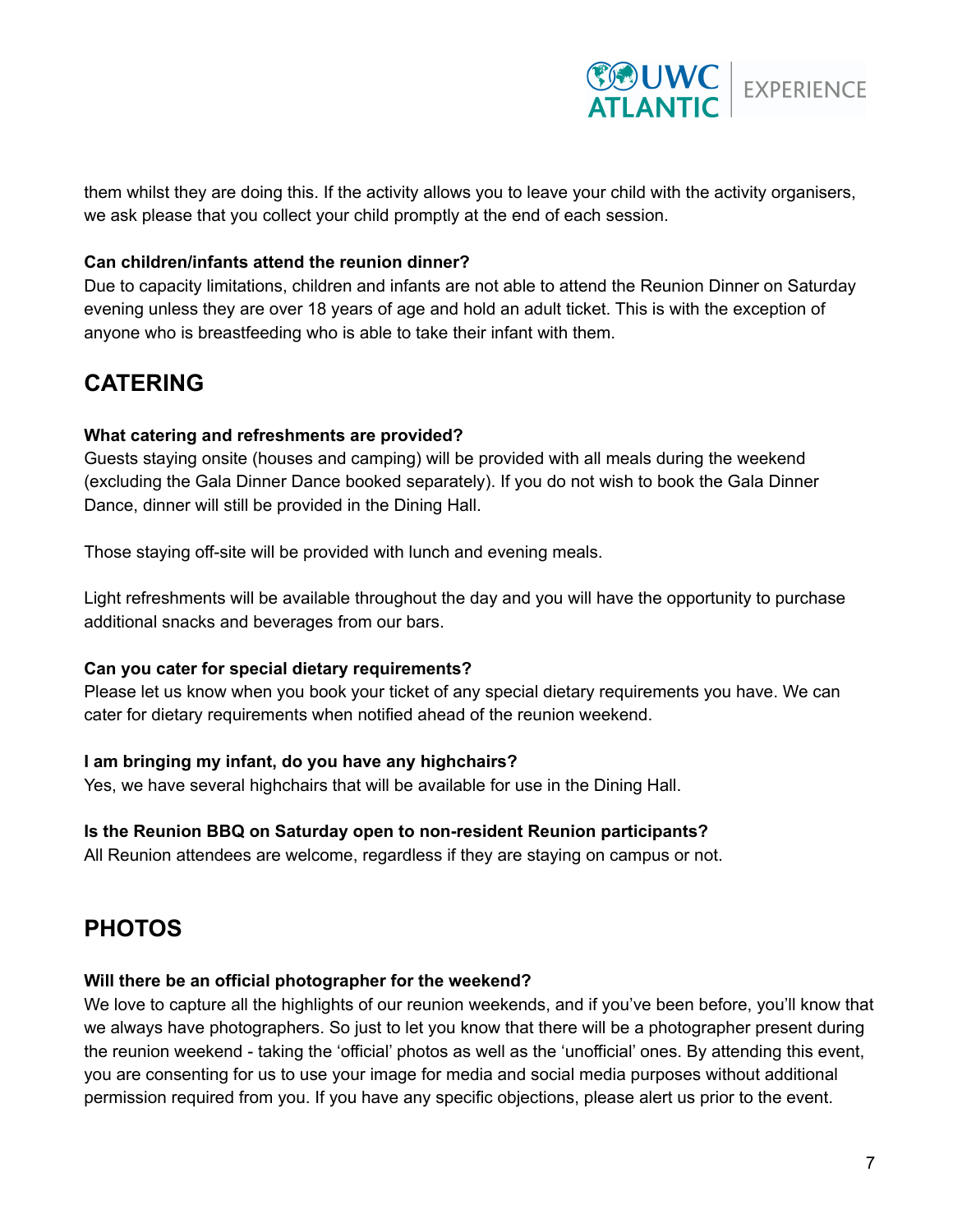

# **LOST AND FOUND**

### **What if I lose something during the weekend?**

Please report all lost items to the Welcome Team at Main Reception. Any found items should also be returned here or passed to a member of the event team. We will do our best to retrieve lost items and reunite them with their owners, but we cannot be held responsible or accountable for lost or stolen items. Any items left after your departure may be posted to you, but we will ask you please to cover the cost.

## **AMENITIES**

## **Does the College have a cashpoint machine?**

We're sorry, we don't have cash withdrawal facilities on campus; the nearest [ATM](https://llantwit-major.cylex-uk.co.uk/company/lloyds-bank---llantwit-major-13736864.html) is Llantwit Major. Our bars will accept Visa/Mastercard payments and we recommend you pay via card where possible as we aim to reduce the amount of cash on campus, as well as for COVID reasons.

## **Is WiFi available on campus?**

Yes, information about accessing our guest network will be on display around campus when you arrive.

#### **Will the College shop be open?**

Indeed it will. There will be a range of branded gift items on sale in Atlantic Emporium, the proceeds of which go towards various initiatives in the College. Please note that we do not hold a stock of basic toiletries and sundry items, so would recommend you to bring your own (shampoo, shower gel, toothpaste, paracetamol for example). You will also be able to purchase these in the main shops in Llantwit Major if required.

## **Where can I find further information about what's going on during the weekend?**

The Atlantic Emporium college shop will also be a centre point for information during the reunion weekend.

## **What First Aid will be available?**

The Welcome Team is available to direct any questions, queries and assist in providing emergency first aid 24/7. If you require special personal assistance, please make plans to bring a care provider and let us know so that we might be able to support you further.

## **TRANSPORT**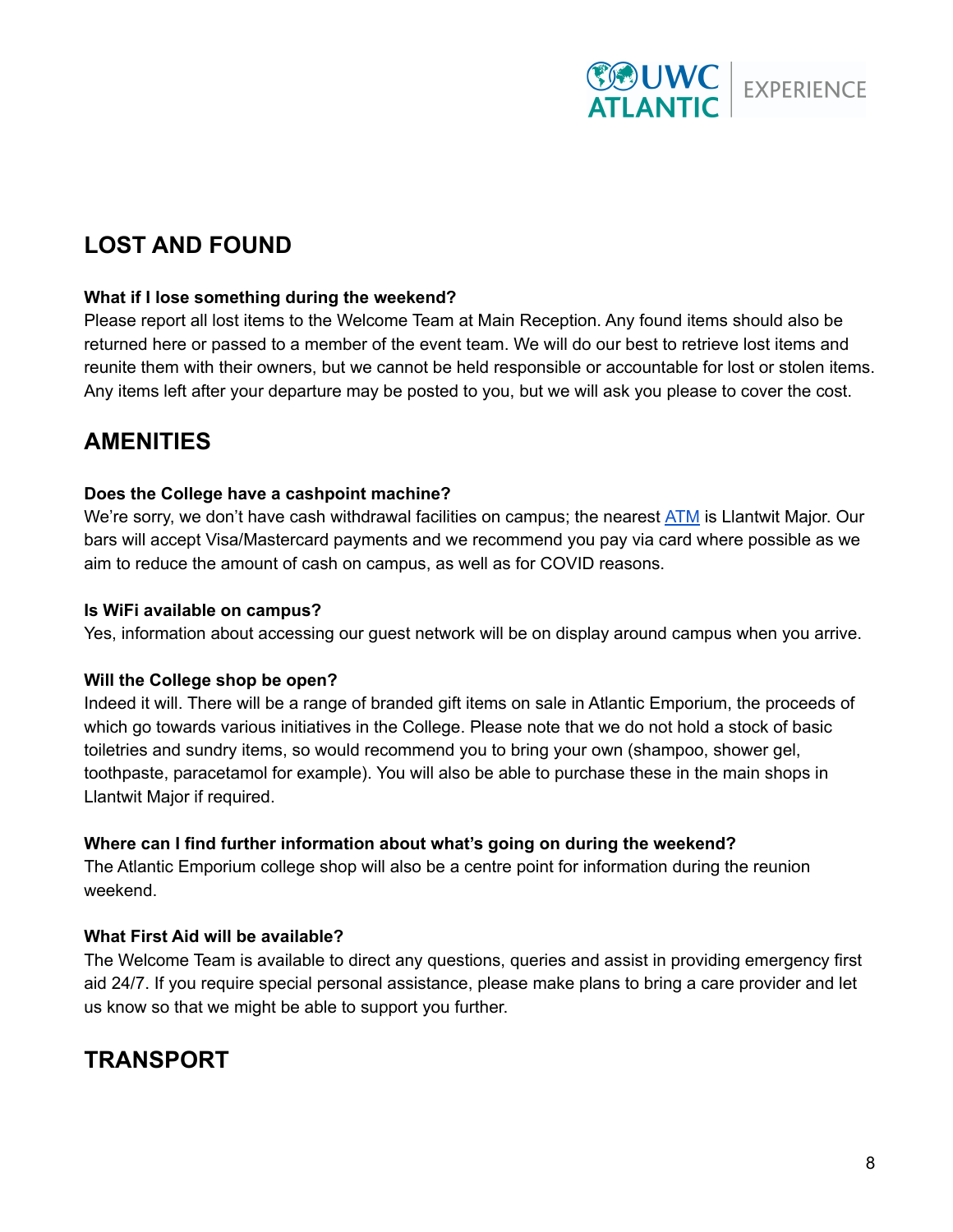

## **Is there transport from Llantwit Major train station to UWC Atlantic?**

Here are the local taxi numbers: Dragon Taxis: (+44) 1656 655766 Andy Cars: (+44) 1446 796 777 Taxis are limited so we do recommend you pre-book and share if possible.

#### **What is the best way of getting to UWC Atlantic from London?**

The easiest way to get to UWC Atlantic from London is by taking a train from London Paddington to Bridgend. From here you will be able to get a taxi to the College.

#### **What is the best way of getting to UWC Atlantic from Cardiff Airport?**

The easiest way to get to UWC Atlantic from Cardiff airport is by taxi. Flight Link takes bookings and can be contacted on (+44) 1446 728500. You can also catch the 303 bus which takes you directly to the college. Please note on Sunday's there is a limited bus service available.

#### **Is group transport provided?**

The College does not provide group transport, however, in the past class groups have arranged this independently. The coach hire company the College uses is [Creigiau](https://creigiautravel.co.uk/) Travel should you want to make your own arrangements directly with them.

## **REGISTRATION**

#### **Where do I check-in when I arrive on campus?**

You will be greeted by a team of event staff at the entrance. They will instruct you on what you need to do to check in. There will be lots of signage for you to follow so you will know where to go.

#### **Where can I park on campus?**

There is a designated parking area on campus that you will be directed to upon arrival by the events team.

## **ACTIVITIES**

## I would like to attend one of the planned activities such as the ideas hub and castle tour but they **require pre-booking. How do I book?**

You will be sent a link nearer to the time of the reunion to register to attend one of the pre-bookable events. *If* there are places still remaining when you check into the reunion weekend, there will be an opportunity to register then.

## **I would like to organise a commemoration/spiritual gathering as part of the Reunion. Who do I contact about this?**